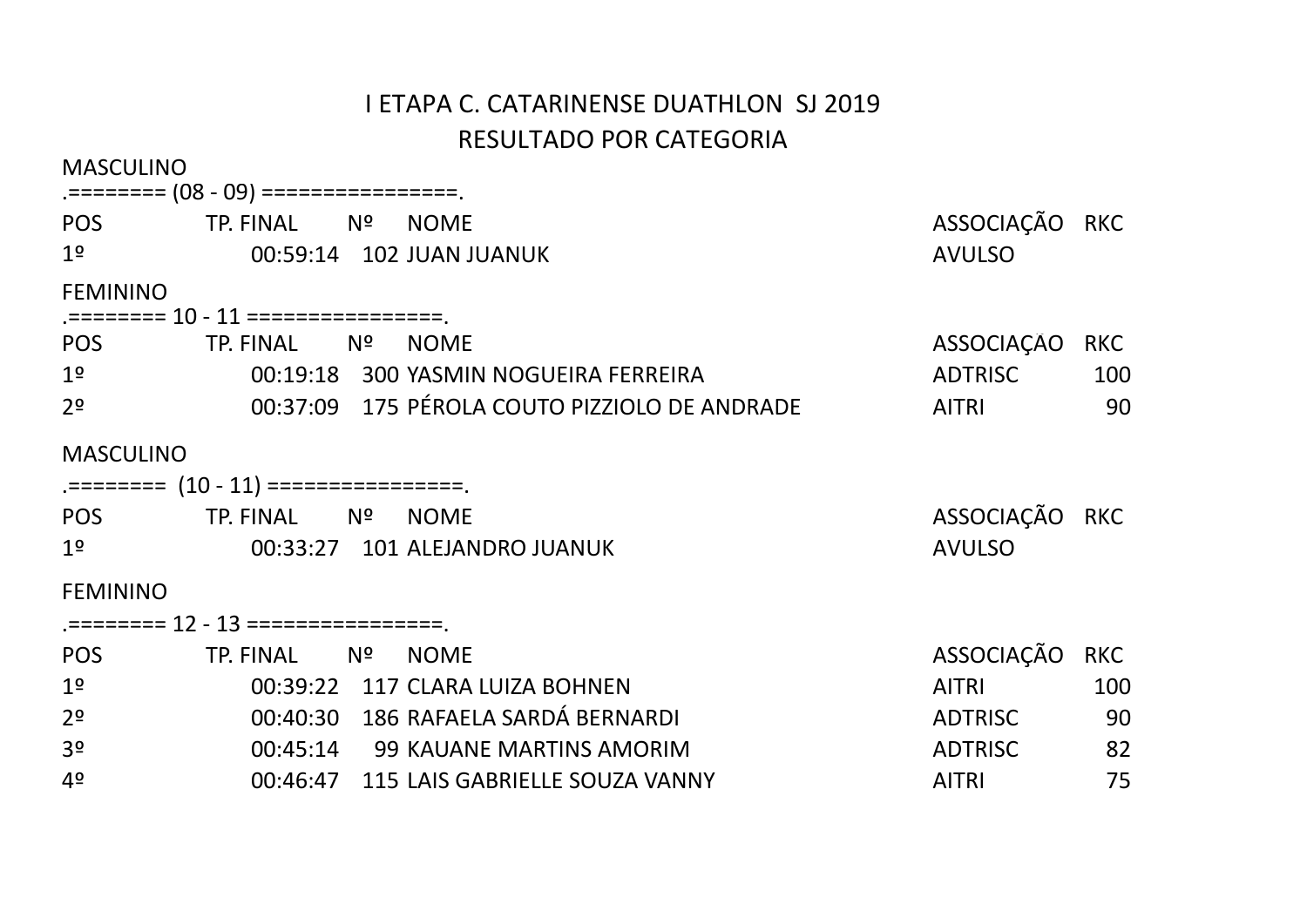| <b>MASCULINO</b> |                                         |                                         |                    |            |
|------------------|-----------------------------------------|-----------------------------------------|--------------------|------------|
|                  | .======== 12 - 13 =================.    |                                         |                    |            |
| <b>POS</b>       | TP. FINAL Nº NOME                       |                                         | ASSOCIAÇÃO         | <b>RKC</b> |
| 1 <sup>o</sup>   |                                         | 00:33:11 266 IGOR BERTOLI MEIRA         | ADTRISC            | 100        |
| 2 <sup>o</sup>   |                                         | 00:35:48 202 PEDRO GABRIEL DOS ANJOS    | ADTRISC            | -90        |
| <b>MASCULINO</b> |                                         |                                         |                    |            |
|                  | .======== 12 - 13 =================.    |                                         |                    |            |
| POS              | TP. FINAL Nº NOME                       |                                         | ASSOCIAÇÃO RKC     |            |
| 3 <sup>o</sup>   |                                         | 00:39:14 177 ALESSANDRO BARROSO TOMÁS   | <b>AITRI</b>       | 82         |
| 4º               |                                         | 00:39:28 298 ENZO COELHO BOTELHO        | <b>ADTRISC</b>     | 75         |
| <b>POS</b>       | TP. FINAL Nº NOME                       |                                         | ASSOCIAÇÃO RKG RKC |            |
| <b>MASCULINO</b> |                                         |                                         |                    |            |
|                  | $\equiv$ ========= (14 - 15) ========== |                                         |                    |            |
| <b>POS</b>       | TP. FINAL Nº                            | <b>NOME</b>                             | ASSOCIAÇÃO RKG RKC |            |
| 1 <sup>°</sup>   |                                         | 1:09:51.52 299 THIAGO NOGUEIRA FERREIRA | ADTRISC            | 46 100     |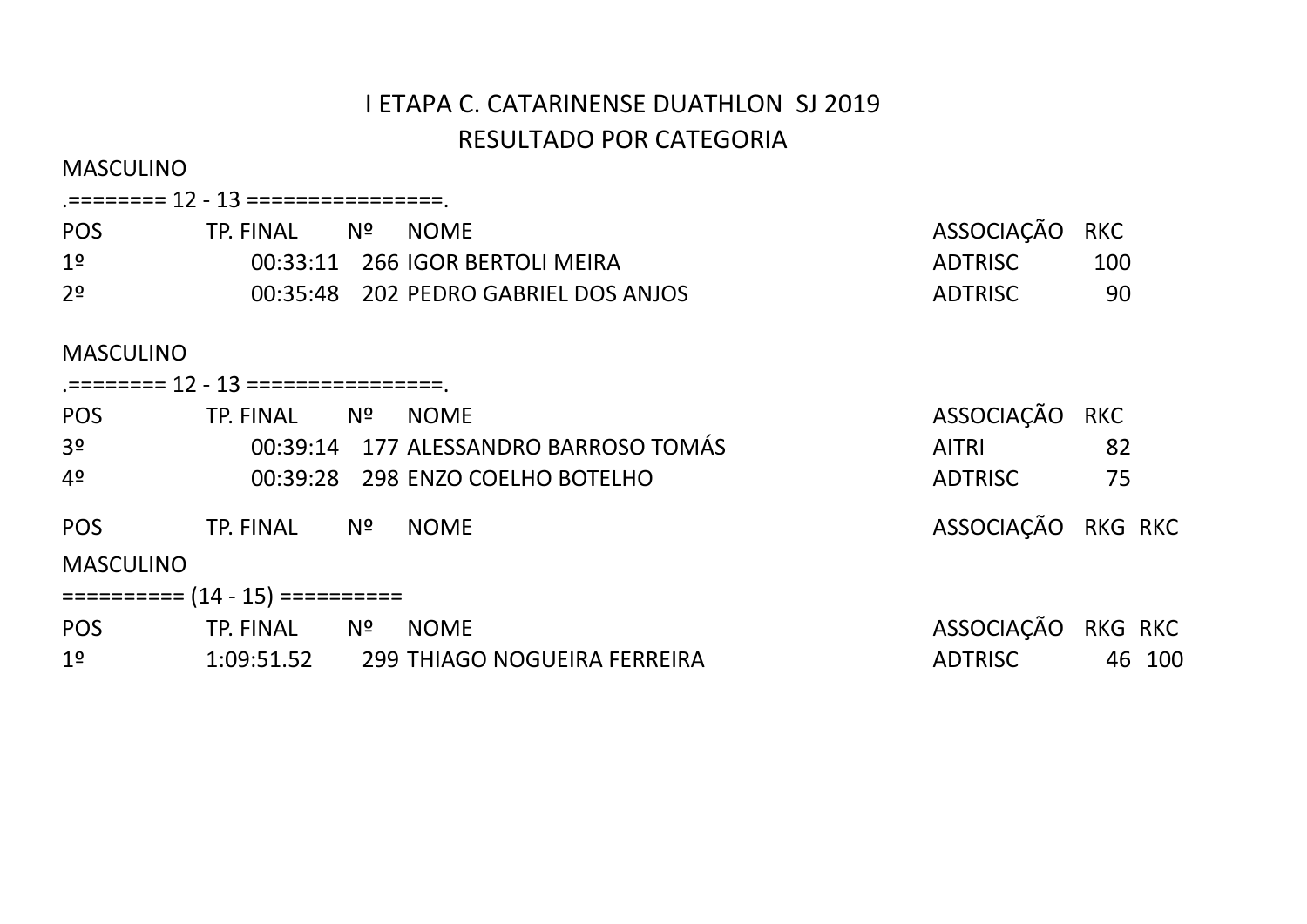#### FEMININO

### ========== (14 - 15) ==========

| <b>POS</b>     | TP. FINAL  | N º<br><b>NOME</b>               | ASSOCIAÇÃO RKG RKC |        |
|----------------|------------|----------------------------------|--------------------|--------|
| $1^{\circ}$    | 1:24:43.39 | 118 GIULIA DE ARAUJO BORTOLOTTO  | <b>AVULSO</b>      |        |
| 2 <sup>o</sup> | 1:25:57.95 | 57 ADRIELLI WESTPHAL DE OLIVEIRA | <b>ADTRISC</b>     | 57 100 |
| 3 <sup>o</sup> | 1:31:44.11 | 185 ESTER SEBOLD DE ALMEIDA      | ADTRISC            | 54 90  |

# MASCULINO

|                | ========== (16 - 19) ========== |    |                                    |                    |        |
|----------------|---------------------------------|----|------------------------------------|--------------------|--------|
| <b>POS</b>     | TP. FINAL                       | Nº | NOME                               | ASSOCIAÇÃO RKG RKC |        |
| 1 <sup>o</sup> | 1:11:20.64                      |    | 112 LUCAS IAGO FRATONI MENDES      | ADTRISC            | 44 100 |
| 2 <sup>o</sup> | 1:13:47.74                      |    | 60 PEDRO HENRIQUE QUINT DOS SANTOS | <b>AVULSO</b>      |        |

| ========== (16 - 19) ========== |            |    |                                  |                    |  |        |  |  |
|---------------------------------|------------|----|----------------------------------|--------------------|--|--------|--|--|
| <b>POS</b>                      | TP. FINAL  | Nº | <b>NOME</b>                      | ASSOCIAÇÃO RKG RKC |  |        |  |  |
| 1 <sup>o</sup>                  | 1:13:20.74 |    | 32 SOFIA GELATI                  | ADTRISC            |  | 82 100 |  |  |
| 2 <sup>o</sup>                  | 1:17:17.21 |    | 277 MARIA VITORIA JOAO BRESCIANI | <b>ADTRISC</b>     |  | 64 90  |  |  |
| 3 <sup>o</sup>                  | 1:27:24.67 |    | 120 EDUARDA MUHLBAUER            | <b>AVULSO</b>      |  |        |  |  |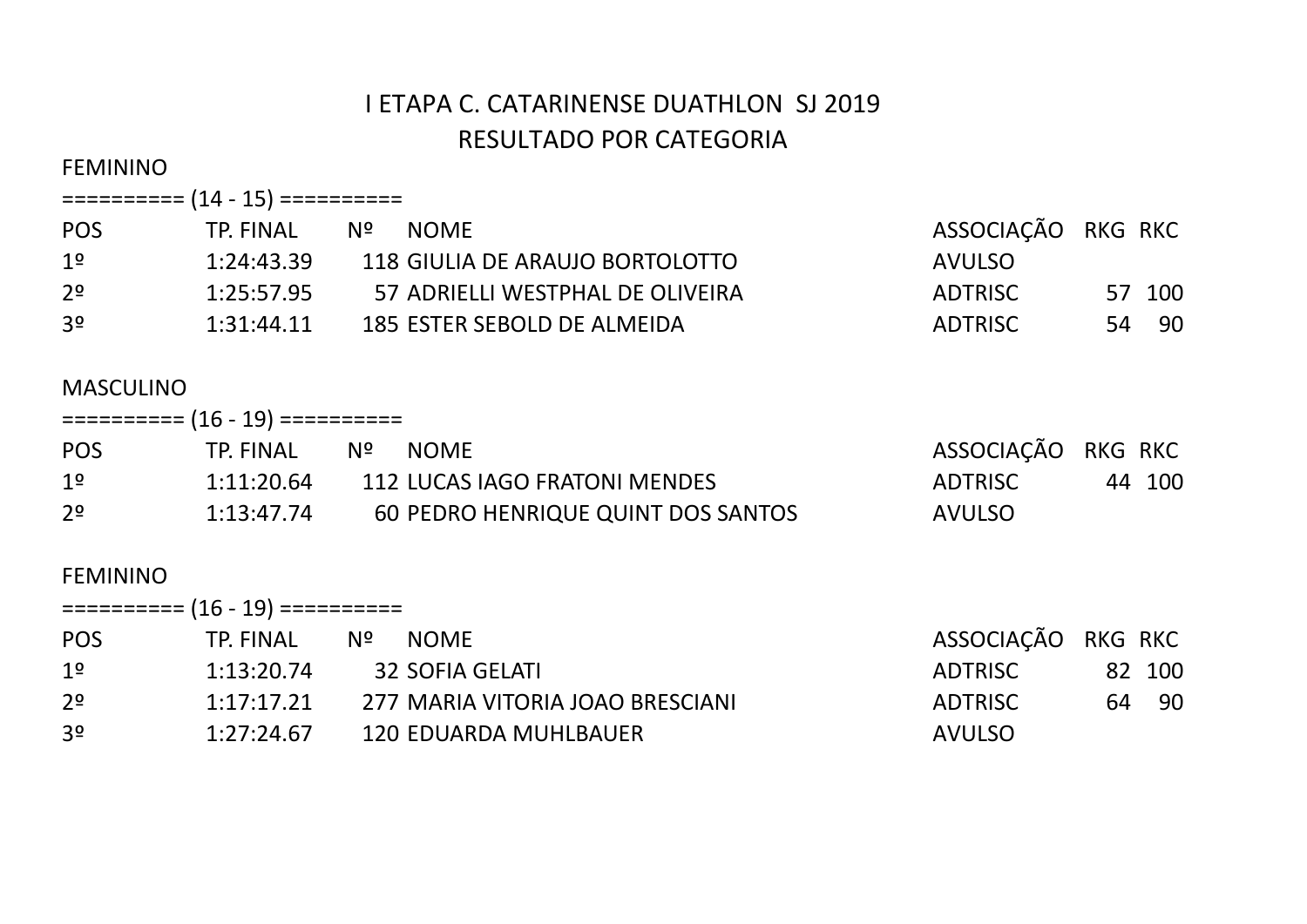MASCULINO

### ========== (20 - 24) ==========

| <b>POS</b>     | TP. FINAL  | Nº. | <b>NOME</b>                     | ASSOCIAÇÃO RKG RKC |         |
|----------------|------------|-----|---------------------------------|--------------------|---------|
| 1 <sup>o</sup> | 0:57:27.67 |     | 208 GABRIEL DA SILVA KLEIN      | <b>TRIAL</b>       | 100 100 |
| 2 <sup>o</sup> | 0:59:45.77 |     | 105 YAGO RODRIGUES SANTOS ALVES | TRIAL              | 90 90   |
| 3 <sup>o</sup> | 1:01:23.11 |     | 270 LEONARDO MARQUARDT BIBOW    | <b>TRIAL</b>       | 69 82   |
| 4º             | 1:17:02.70 |     | 98 BRUNO KRETZER BAROTTO        | <b>AVULSO</b>      |         |

| $\equiv$ ========= (20 - 24) ========== |                                   |                                     |                    |                |  |  |  |  |
|-----------------------------------------|-----------------------------------|-------------------------------------|--------------------|----------------|--|--|--|--|
| <b>POS</b>                              | TP. FINAL                         | Nº<br><b>NOME</b>                   | ASSOCIAÇÃO         | <b>RKG RKC</b> |  |  |  |  |
| 1 <sup>°</sup>                          | 1:10:47.33                        | 240 BRUNA CAROLINA DE AZEVEDO STOLF | <b>AVULSO</b>      |                |  |  |  |  |
| <b>MASCULINO</b>                        | ========== $(25 - 29)$ ========== |                                     |                    |                |  |  |  |  |
| <b>POS</b>                              | TP. FINAL                         | Nº<br><b>NOME</b>                   | ASSOCIAÇÃO RKG RKC |                |  |  |  |  |
| 1 <sup>°</sup>                          | 1:00:37.86                        | 4 DIEGO RACHADEL                    | <b>AVULSO</b>      |                |  |  |  |  |
| 2 <sup>o</sup>                          | 1:02:47.36                        | 176 CARLOS AUGUSTO COSTA FERNANDES  | <b>AVULSO</b>      |                |  |  |  |  |
| 3 <sup>o</sup>                          | 1:11:25.67                        | 21 RAFAEL ALESSI                    | <b>AVULSO</b>      |                |  |  |  |  |
| 4 <sup>o</sup>                          | 1:13:59.95                        | 276 LUIS FERNANDO PREPLOSKI         | <b>AVULSO</b>      |                |  |  |  |  |
| 5 <sup>o</sup>                          | 1:29:37.33                        | 44 ANDERSON WILHELMS                | <b>AVULSO</b>      |                |  |  |  |  |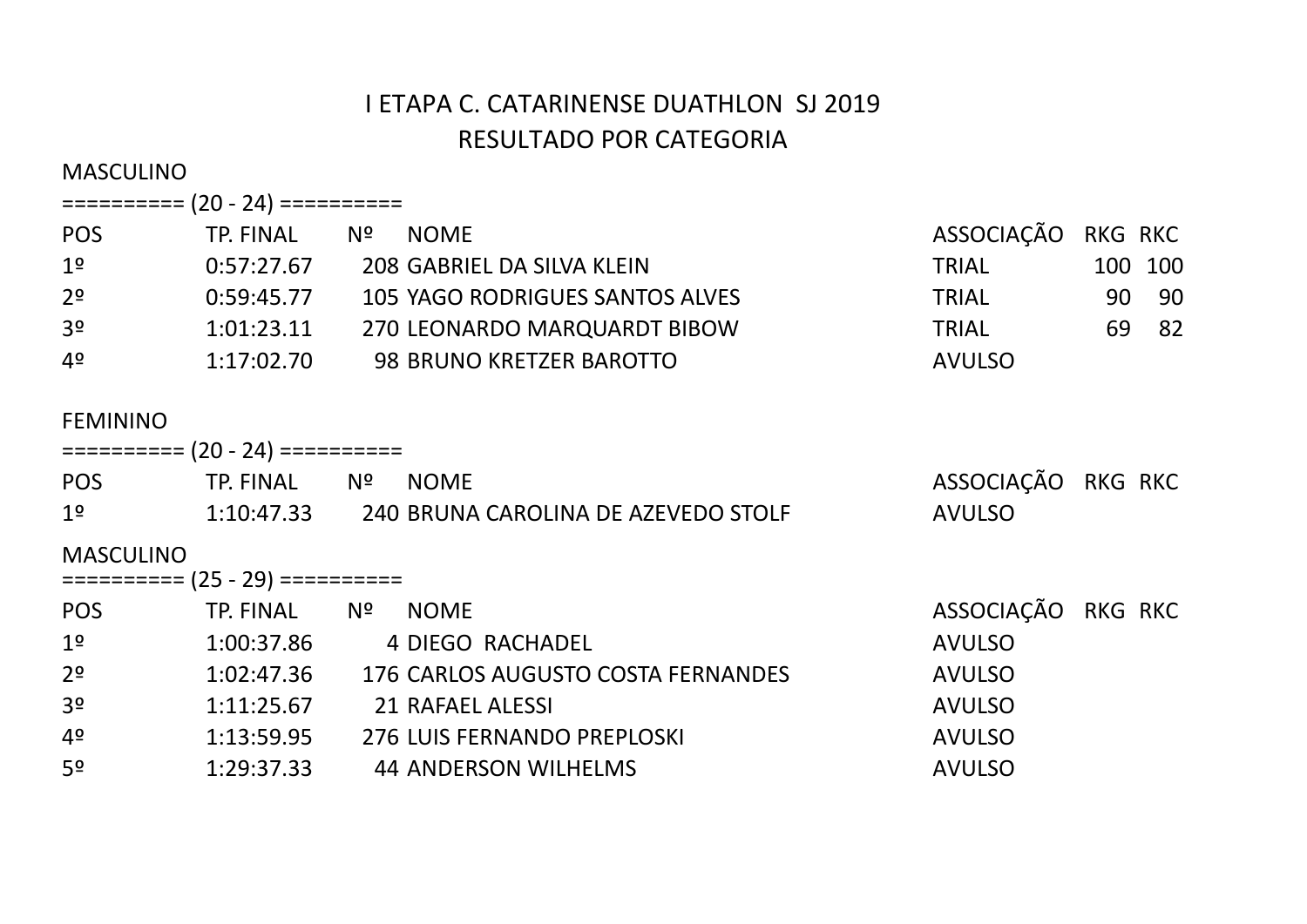**EEMININO** 

| <b>NOME</b>                                                                                                  |                                                                                                                                                                                                                                                                                                                                                                                                                                                                                                                                                                 |         |                                                                          |
|--------------------------------------------------------------------------------------------------------------|-----------------------------------------------------------------------------------------------------------------------------------------------------------------------------------------------------------------------------------------------------------------------------------------------------------------------------------------------------------------------------------------------------------------------------------------------------------------------------------------------------------------------------------------------------------------|---------|--------------------------------------------------------------------------|
|                                                                                                              |                                                                                                                                                                                                                                                                                                                                                                                                                                                                                                                                                                 |         | 60 100                                                                   |
|                                                                                                              |                                                                                                                                                                                                                                                                                                                                                                                                                                                                                                                                                                 |         |                                                                          |
|                                                                                                              |                                                                                                                                                                                                                                                                                                                                                                                                                                                                                                                                                                 |         |                                                                          |
|                                                                                                              |                                                                                                                                                                                                                                                                                                                                                                                                                                                                                                                                                                 |         |                                                                          |
|                                                                                                              | <b>ABTRI</b>                                                                                                                                                                                                                                                                                                                                                                                                                                                                                                                                                    |         |                                                                          |
|                                                                                                              | ADTRISC                                                                                                                                                                                                                                                                                                                                                                                                                                                                                                                                                         |         | 64 100                                                                   |
|                                                                                                              | <b>AVULSO</b>                                                                                                                                                                                                                                                                                                                                                                                                                                                                                                                                                   |         |                                                                          |
|                                                                                                              | <b>AVULSO</b>                                                                                                                                                                                                                                                                                                                                                                                                                                                                                                                                                   |         |                                                                          |
|                                                                                                              | <b>AVULSO</b>                                                                                                                                                                                                                                                                                                                                                                                                                                                                                                                                                   |         |                                                                          |
|                                                                                                              | <b>AVULSO</b>                                                                                                                                                                                                                                                                                                                                                                                                                                                                                                                                                   |         |                                                                          |
|                                                                                                              | <b>ADTRISC</b>                                                                                                                                                                                                                                                                                                                                                                                                                                                                                                                                                  | 43      | - 90                                                                     |
|                                                                                                              | <b>AVULSO</b>                                                                                                                                                                                                                                                                                                                                                                                                                                                                                                                                                   |         |                                                                          |
|                                                                                                              | <b>AVULSO</b>                                                                                                                                                                                                                                                                                                                                                                                                                                                                                                                                                   |         |                                                                          |
|                                                                                                              | <b>AVULSO</b>                                                                                                                                                                                                                                                                                                                                                                                                                                                                                                                                                   |         |                                                                          |
|                                                                                                              |                                                                                                                                                                                                                                                                                                                                                                                                                                                                                                                                                                 |         |                                                                          |
|                                                                                                              |                                                                                                                                                                                                                                                                                                                                                                                                                                                                                                                                                                 |         |                                                                          |
| <b>NOME</b>                                                                                                  |                                                                                                                                                                                                                                                                                                                                                                                                                                                                                                                                                                 |         |                                                                          |
|                                                                                                              | <b>TRIAL</b>                                                                                                                                                                                                                                                                                                                                                                                                                                                                                                                                                    | 100 100 |                                                                          |
| 1:01:28.86<br>1:06:22.95<br>1:07:02.70<br>1:11:20.21<br>1:12:30.02<br>1:12:36.70<br>1:24:48.61<br>1:28:03.39 | TP. FINAL Nº<br>1:23:45.30 41 MARINA DUARTE FREITAS PAIXÃO<br>========== (30 - 34) ==========<br>TP. FINAL Nº NOME<br>1:01:09.49 297 BRUNO MONTEIRO DA SILVA<br>1:01:28.55 29 MARCUS VINICIUS CUNHA DOS SANTOS<br>110 DOUGLAS MACHADO BITENCOURT<br><b>263 FABRICIO SPERRY</b><br><b>181 DIEGO MOLINA</b><br>94 MAURO ALMIR MARZAROTTO JUNIOR<br>93 THIAGO KORTING NUNES<br>40 ESTEVAN NAJAR KURTZ<br>6 CRISTIANO VOLPATO DE PIERI<br><b>18 JOAO</b><br>$\equiv$ ========= (30 - 34) ==========<br>TP. FINAL Nº<br>1:03:26.27 108 PAMELA NASCIMENTO DE OLIVEIRA |         | ASSOCIAÇÃO RKG RKC<br>ATC-SC<br>ASSOCIAÇÃO RKG RKC<br>ASSOCIAÇÃO RKG RKC |

2º 1:12:37.77 55 RENATA PELISSER NICOLAO 67 ATC-SC 90 90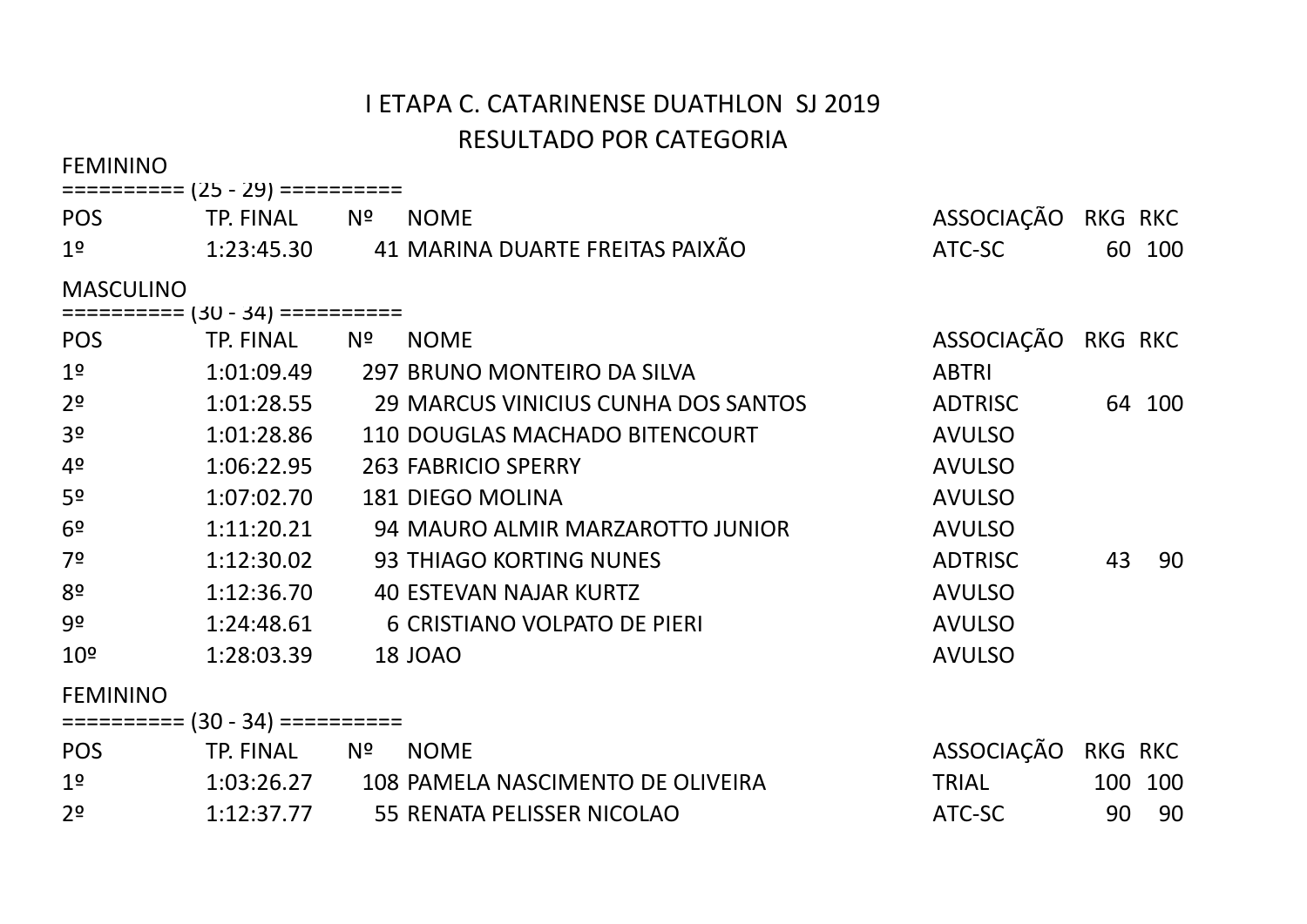MASCULINO

 ========== (35 - 39) ========== 

| <b>POS</b>      | TP. FINAL  | Nº | <b>NOME</b>                               | ASSOCIAÇÃO     | <b>RKG RKC</b> |     |
|-----------------|------------|----|-------------------------------------------|----------------|----------------|-----|
| 1 <sup>o</sup>  | 1:00:09.61 |    | 172 LUIZ FRANCISCO DE PAIVA FERREIRA      | <b>TRIAL</b>   | 82             | 100 |
| 2 <sup>o</sup>  | 1:00:51.61 |    | 11 SANTIAGO ALVAREZ DE TOLEDO MENDONCA    | <b>ADTRISC</b> | 75             | 90  |
| 3 <sup>o</sup>  | 1:01:31.58 |    | 278 ANTONIO FABRICIO DA SILVA DE OLIVEIRA | ATC-SC         | 60             | 82  |
| 4º              | 1:01:57.39 |    | 12 JOAO GUILHERME FONSECA DE MELO         | ATC-SC         | 57             | 75  |
| 5 <sup>o</sup>  | 1:03:15.42 |    | 180 CHARLES COSTA BORGES LIMA             | <b>AVULSO</b>  |                |     |
| 6 <sup>9</sup>  | 1:03:50.89 |    | 103 JORGE LUÍS CAMARGO FONSECA            | <b>ADTRISC</b> | 52             | 69  |
| 7º              | 1:04:25.95 |    | 269 CARLOS ANTONIO MENEGAZZO ARAUJO       | <b>ABTRI</b>   | 50             | 64  |
| 8 <sup>o</sup>  | 1:05:03.92 |    | 92 FÁBIO G. COELHO                        | <b>ADTRISC</b> | 49             | 60  |
| 9º              | 1:05:59.74 |    | 104 HENRIQUE SOUZA                        | <b>AVULSO</b>  |                |     |
| 10 <sup>°</sup> | 1:07:03.70 |    | <b>267 RODRIGO NUNES ROSA</b>             | <b>AVULSO</b>  |                |     |
| 11 <sup>°</sup> | 1:09:30.80 |    | 17 FLAVIO MOREIRA GARCIA                  | <b>AVULSO</b>  |                |     |
| 12 <sup>°</sup> | 1:09:45.27 |    | 114 ARLEY ANSELMO JUNIOR                  | ATC-SC         | 47             | 57  |
| 13 <sup>°</sup> | 1:12:42.49 |    | <b>199 EDUARDO PIEPER</b>                 | <b>AVULSO</b>  |                |     |
| 14 <sup>°</sup> | 1:16:37.86 |    | <b>183 ERWINO PETRIS JUNIOR</b>           | <b>AVULSO</b>  |                |     |
| 15 <sup>°</sup> | 1:18:25.95 |    | 15 ADALBERTO ALVES DE CASTRO              | <b>AVULSO</b>  |                |     |
| 16º             | 1:22:53.24 |    | <b>19 ANDRIEL JAYME BATISTA</b>           | <b>AVULSO</b>  |                |     |
| 17 <sup>°</sup> | 1:28:02.80 |    | 109 CAMILO JOAO TORQUATO MENGARDA         | <b>AVULSO</b>  |                |     |
| 18º             | 1:28:53.99 |    | <b>200 RAMON PAIVA KLUG</b>               | <b>AVULSO</b>  |                |     |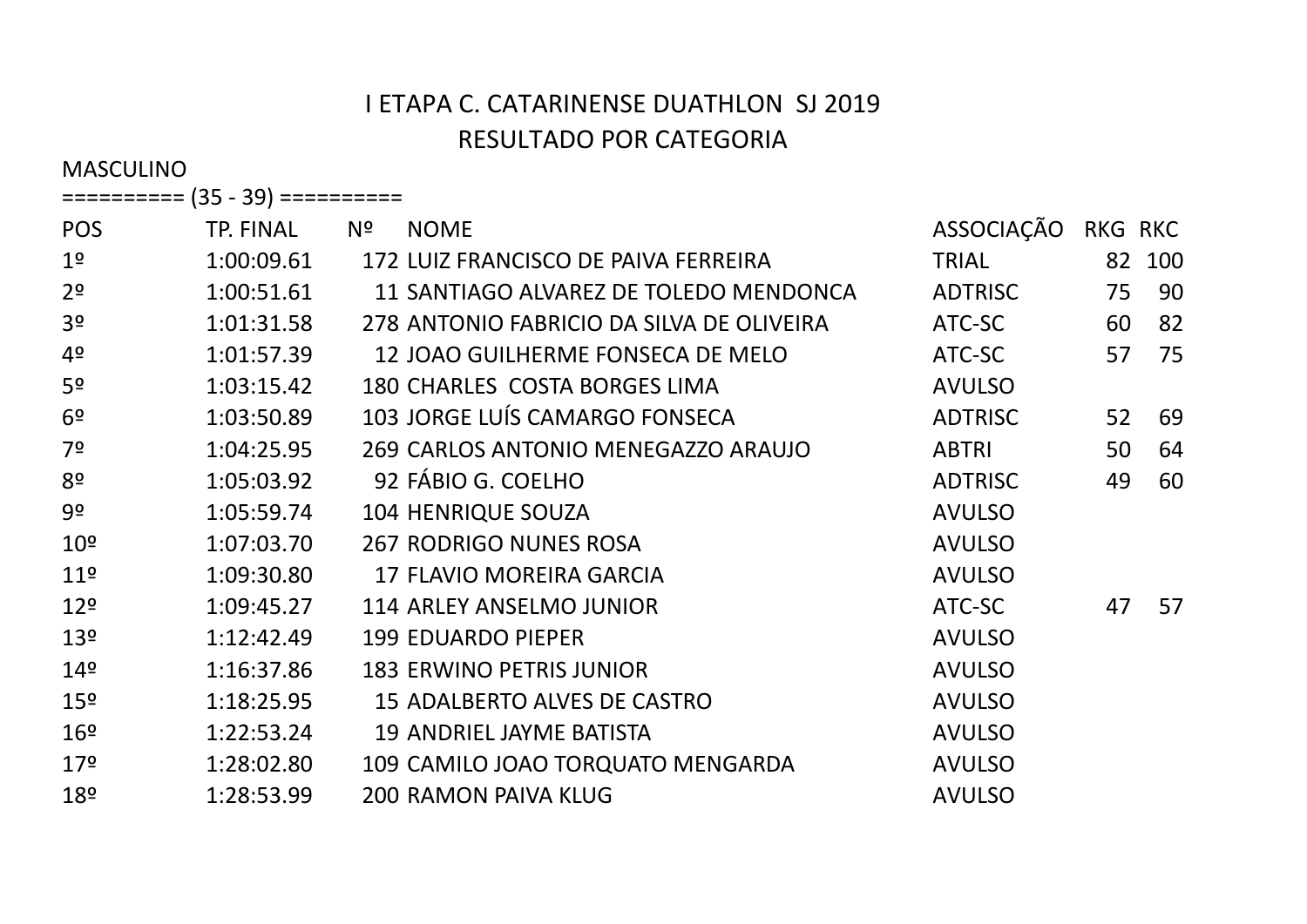#### FEMININO

| ========== (35 - 39) == |  | --------<br>------ |
|-------------------------|--|--------------------|
|-------------------------|--|--------------------|

| <b>POS</b>     | TP. FINAL  | NOME<br>Nº.                 | ASSOCIAÇÃO RKG RKC |        |
|----------------|------------|-----------------------------|--------------------|--------|
| 1 <sup>o</sup> | 1:16:20.08 | 170 PAULA MORAES HENRIQUE   | ATC-SC             | 75 100 |
| 2 <sup>o</sup> | 1:20:29.55 | 188 PRISCILA MARIA RIBEIRO  | <b>AVULSO</b>      |        |
| 3 <sup>o</sup> | 1:20:38.55 | 187 LEANA RIESEMBERG PETRIS | <b>AVULSO</b>      |        |
| 4º             | 1:26:03.86 | 174 DERLAYNE DETROZ         | <b>AVULSO</b>      |        |
| 5º             | 1:34:59.89 | 190 ANA BRESSAN             | <b>AVULSO</b>      |        |

#### MASCULINO

 ========== (40 - 44) ========== 

| <b>POS</b>     | TP. FINAL  | Nº | <b>NOME</b>                          | ASSOCIAÇÃO     | <b>RKG RKC</b> |
|----------------|------------|----|--------------------------------------|----------------|----------------|
| 1 <sup>o</sup> | 1:00:42.83 |    | <b>13 FACUNDO WALTER RODRIGUEZ</b>   | <b>AVULSO</b>  |                |
| 2 <sup>o</sup> | 1:01:17.92 |    | 194 IVAN RAZEIRA                     | <b>AVULSO</b>  |                |
| 3 <sup>o</sup> | 1:03:43.61 |    | <b>201 STEPHEN ALEXANDER TOULSON</b> | <b>AVULSO</b>  |                |
| 4 <sup>o</sup> | 1:03:53.49 |    | <b>189 FERNANDO COUTO</b>            | <b>AVULSO</b>  |                |
| 5 <sup>o</sup> | 1:07:01.83 |    | 182 CICERO BRAZ DE BEM               | <b>AVULSO</b>  |                |
| 6 <sup>o</sup> | 1:08:32.55 |    | 56 CASSIANO ANTONIO MARAFON          | <b>AVULSO</b>  |                |
| 7 <sup>o</sup> | 1:08:45.95 |    | <b>14 FERNANDO LUIZ FERREIRA</b>     | <b>AVULSO</b>  |                |
| 8º             | 1:11:10.02 |    | <b>42 DIMITRI CAMPANA</b>            | <b>ADTRISC</b> | 45 100         |
| 9º             | 1:11:19.11 |    | 274 MARCIO QUEVEDO                   | <b>AVULSO</b>  |                |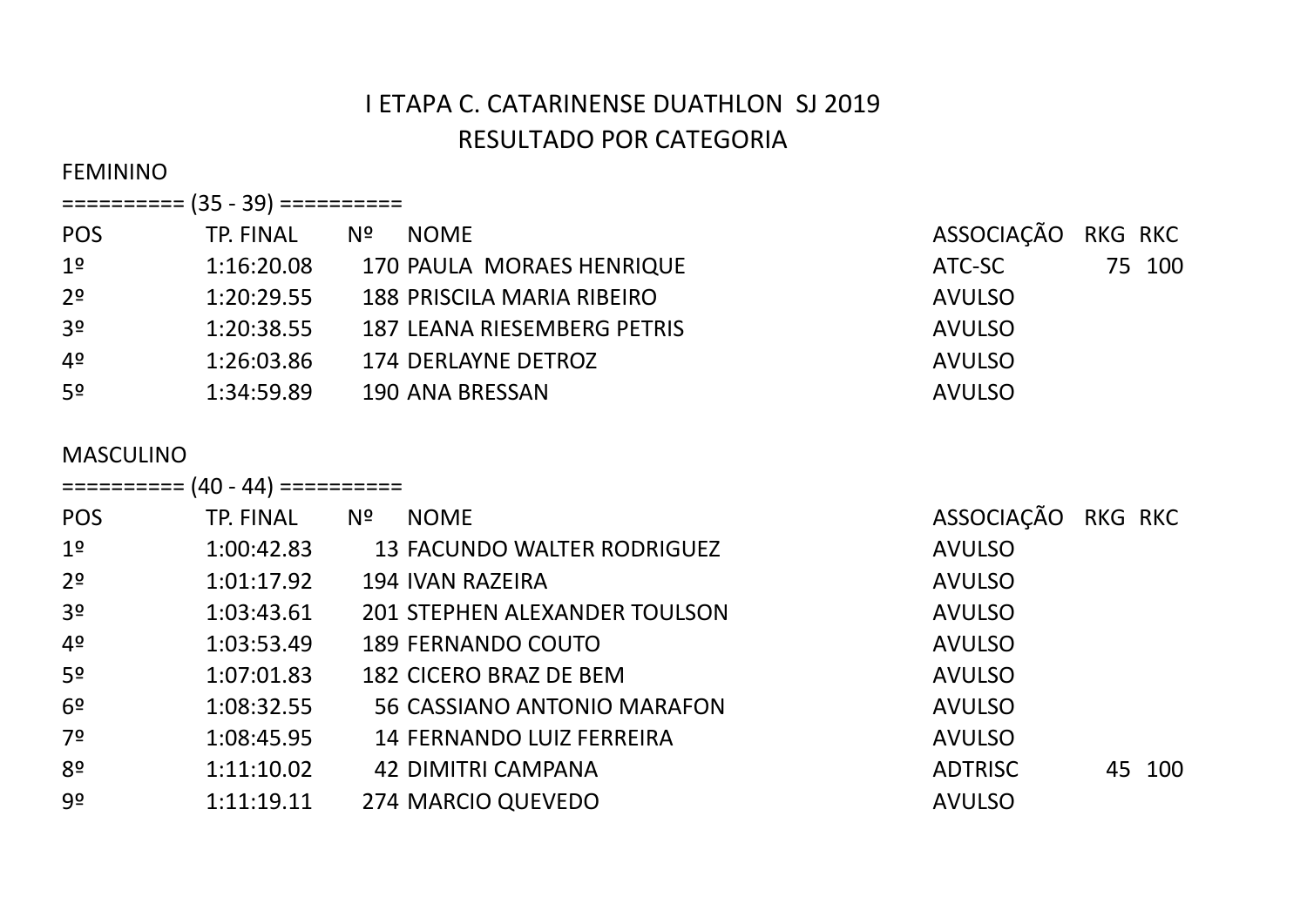MASCULINO

 ========== (40 - 44) ========== 

 ========== (45 - 49) ========== 

| <b>POS</b>      | TP. FINAL  | Nº<br><b>NOME</b>                | ASSOCIAÇÃO RKG RKC |
|-----------------|------------|----------------------------------|--------------------|
| $10^{\circ}$    | 1:13:02.21 | <b>20 CLEITON VIEIRA</b>         | <b>AVULSO</b>      |
| 11 <sup>°</sup> | 1:15:14.02 | 90 JULIANO VIECELI               | <b>AVULSO</b>      |
| 12 <sup>°</sup> | 1:16:28.14 | <b>192 RAY BORGES MARTINS</b>    | <b>AVULSO</b>      |
| 13 <sup>°</sup> | 1:23:09.52 | 113 ALVACIR CAMARGO JUNIOR       | <b>AVULSO</b>      |
| 14 <sup>°</sup> | 1:23:19.99 | <b>59 GEAN PUCCI</b>             | <b>AVULSO</b>      |
| 15 <sup>°</sup> | 1:24:16.05 | 96 FILIPPE S. VIEIRA             | <b>AVULSO</b>      |
| 16 <sup>°</sup> | 1:27:51.52 | 264 CLEY CAPISTRANO MAIA DE LIMA | <b>AVULSO</b>      |

### FEMININO

| <b>POS</b>     | TP. FINAL Nº NOME |  |                                      | ASSOCIAÇÃO RKG RKC |  |  |  |
|----------------|-------------------|--|--------------------------------------|--------------------|--|--|--|
| 1 <sup>o</sup> |                   |  | 1:12:53.36 119 ANA CARLA KOETZ PRADE | <b>AVULSO</b>      |  |  |  |

#### MASCULINO

| <b>POS</b>     | TP. FINAL  | Nº. | <b>NOME</b>                     | ASSOCIAÇÃO RKG RKC |  |  |
|----------------|------------|-----|---------------------------------|--------------------|--|--|
| 1 <sup>o</sup> | 1:04:17.52 |     | 195 SANDRO DE LIMA LINS         | AVULSO             |  |  |
| 2 <sup>o</sup> | 1:16:36.74 |     | 16 LUCIANO MANOEL MARTINS KROTH | AVULSO             |  |  |
| -3º            | 1:19:22.67 |     | 179 RENATO ARANHA DE ARAUJO     | <b>AVULSO</b>      |  |  |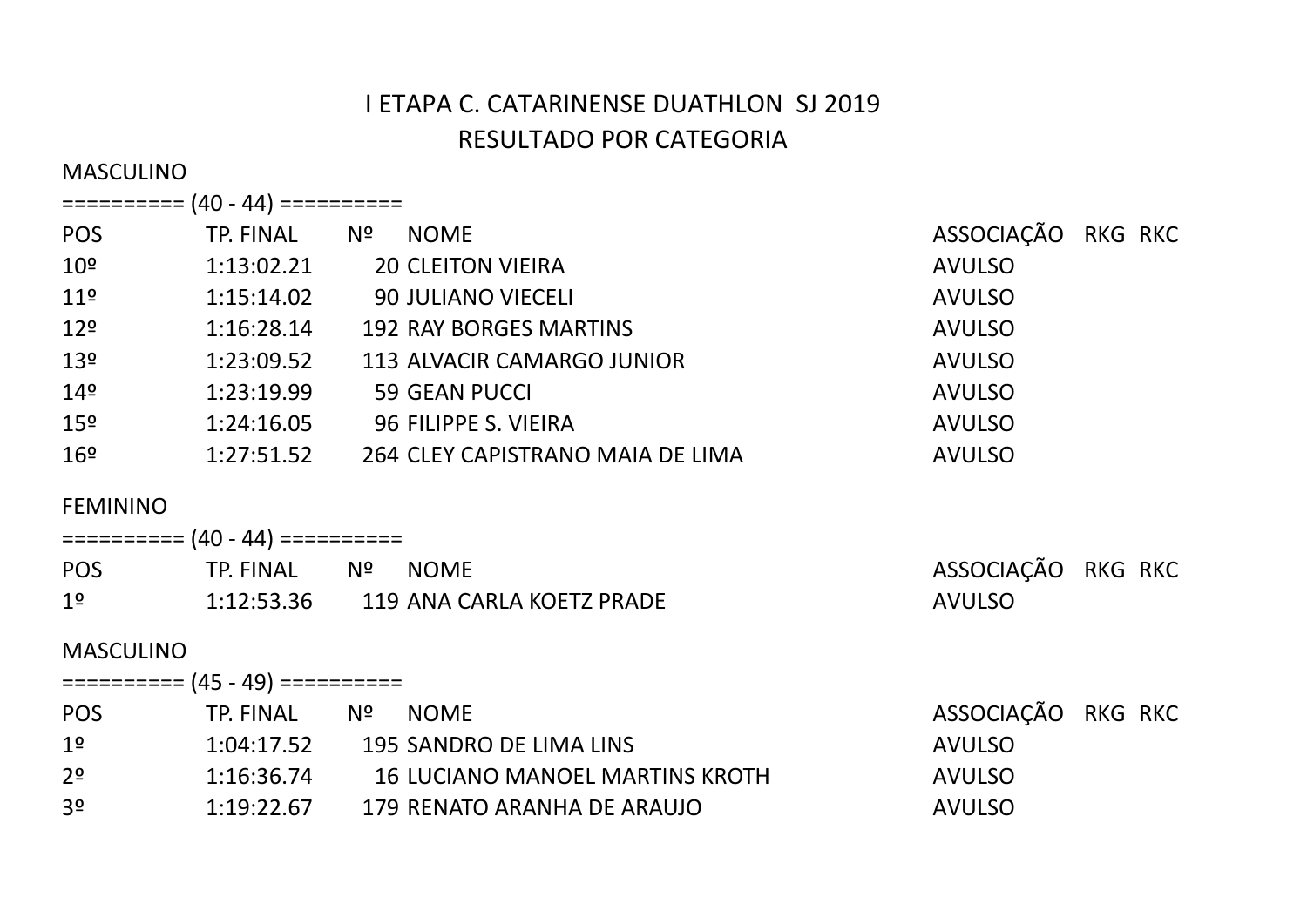MASCULINO

### ========== (45 - 49) ==========

| <b>POS</b>     | Nº.<br>TP. FINAL | <b>NOME</b>                     | ASSOCIAÇÃO RKG RKC |        |
|----------------|------------------|---------------------------------|--------------------|--------|
| 4º             | 1:23:59.64       | 23 ANDRÉ MELLO BAROTTO          | ATC-SC             | 41 100 |
| 5 <sup>o</sup> | 1:33:26.36       | 25 CRISTIANO BEREZOSKI          | AVULSO             |        |
| 6º             | 1:37:14.89       | <b>30 FABIO ROBERTO SCHEIDT</b> | AVULSO             |        |

#### FEMININO

| <b>POS</b>     | TP. FINAL Nº NOME |  |                                 | ASSOCIAÇÃO RKG RKC |  |        |  |
|----------------|-------------------|--|---------------------------------|--------------------|--|--------|--|
| 1 <sup>o</sup> | 1:16:45.42        |  | 268 LETICIA PHILIPPI DE ALMEIDA | ATC-SC             |  | 69 100 |  |
| 2 <sup>o</sup> | 1:35:46.92        |  | 178 PATRICIA KOHLRAUSCH         | AVULSO             |  |        |  |

#### MASCULINO

| ========== (50 - 54) ========== |                   |  |                                    |  |                    |  |        |
|---------------------------------|-------------------|--|------------------------------------|--|--------------------|--|--------|
| <b>POS</b>                      | TP. FINAL Nº NOME |  |                                    |  | ASSOCIAÇÃO RKG RKC |  |        |
| 1 <sup>o</sup>                  | 1:23:58.36        |  | 7 FERNANDO LUIZ PINHEIRO GUIMARÃES |  | ATC-SC             |  | 42 100 |
| F F R A B B B A B A             |                   |  |                                    |  |                    |  |        |

| ========== (50 - 54) ========== |  |                                  |                    |  |
|---------------------------------|--|----------------------------------|--------------------|--|
| <b>POS</b>                      |  | TP. FINAL Nº NOME                | ASSOCIAÇÃO RKG RKC |  |
| 19                              |  | 1:34:02.55 24 DEA LUCIA MANERICH | AVULSO             |  |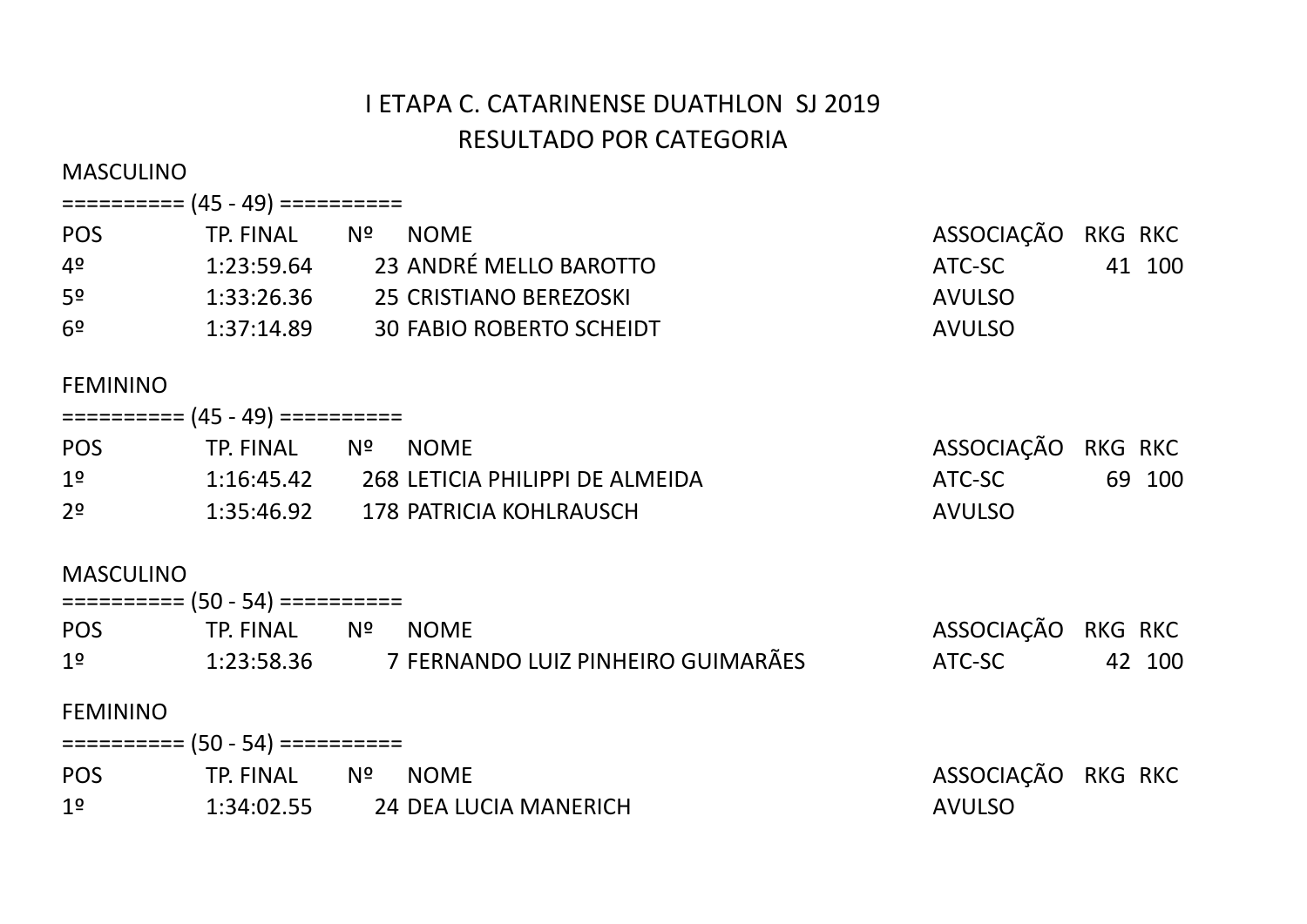| <b>MASCULINO</b> |                                 |                                                  |                    |        |
|------------------|---------------------------------|--------------------------------------------------|--------------------|--------|
|                  | ========== (55 - 59) ========== |                                                  |                    |        |
|                  | POS TP. FINAL Nº                | <b>NOME</b>                                      | ASSOCIAÇÃO RKG RKC |        |
| 1 <sup>°</sup>   |                                 | 1:16:43.55 198 LUIS CARLOS STINCHI               | <b>AVULSO</b>      |        |
| <b>FEMININO</b>  |                                 |                                                  |                    |        |
|                  | ========== (55 - 59) ========== |                                                  |                    |        |
| POS <b>POS</b>   | TP. FINAL Nº                    | <b>NOME</b>                                      | ASSOCIAÇÃO RKG RKC |        |
| 1 <sup>o</sup>   |                                 | 1:23:05.27 97 GLADYS AFONSO                      | <b>AVULSO</b>      |        |
| 2 <sup>o</sup>   | 1:30:26.42 54 IVONE TARINI      |                                                  | <b>AVULSO</b>      |        |
| <b>MASCULINO</b> | ========== (MILITAR) ========== |                                                  |                    |        |
|                  | POS TP. FINAL Nº                | <b>NOME</b>                                      | ASSOCIAÇÃO RKG RKC |        |
|                  |                                 | 1º 1:03:41.92 91 RICARDO MOISÉS CARDOSO DA SILVA | <b>ATVO</b>        | 54 100 |
| 2 <sup>o</sup>   |                                 | 1:06:54.39 58 ROBERTO WEINGARTNER                | <b>ADTRISC</b>     | 48 90  |
| <b>MASCULINO</b> |                                 |                                                  |                    |        |
|                  | ========== (MTB) ==========     |                                                  |                    |        |
| <b>POS</b>       | TP. FINAL Nº                    | <b>NOME</b>                                      | ASSOCIAÇÃO RKG RKC |        |
| 1 <sup>o</sup>   |                                 | 1:24:19.99 184 RONY CHIARELI MOREIRA             | <b>AVULSO</b>      |        |
| 2 <sup>o</sup>   |                                 | 1:26:50.77 191 JOSÉ ANILTON DA SILVA             | <b>AVULSO</b>      |        |
| 3 <sup>o</sup>   | 1:27:37.36                      | 265 JASON OLIVEIRA DA SILVA                      | <b>AVULSO</b>      |        |